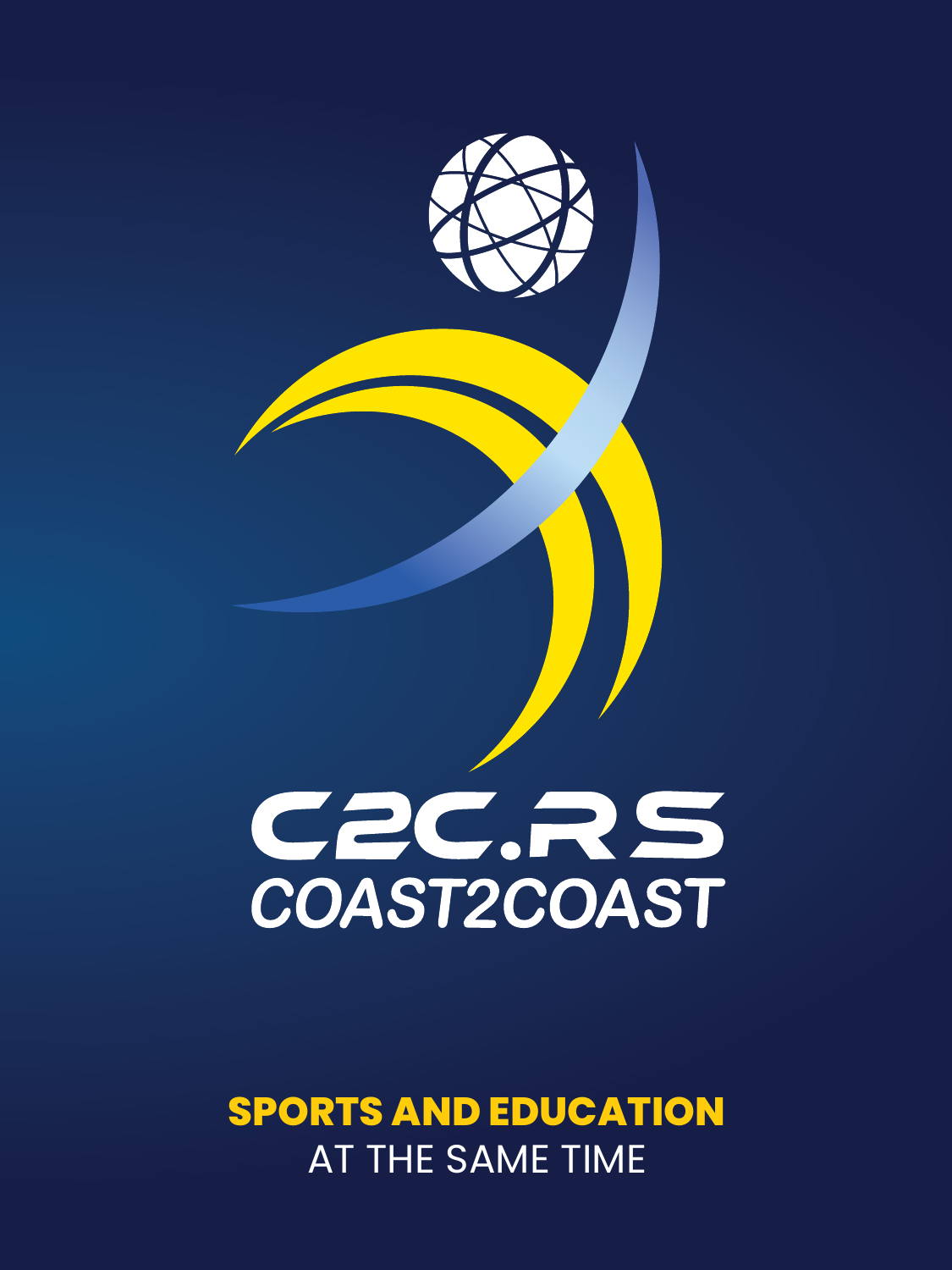# **WHO WE ARE?**

C2C is an organization that promotes an advises young academic students and athletes (amateur) interested to continue their athletic or academic development in some of high schools, prep academies, junior colleges or universities in the USA.

We estimate the clients sports quality and promote them to the exact target group of schools that will suit his academic and athletic needs.

#### **SCOUTS**

C2C is an organization engaged in promoting sports and academic qualities of our Clients to the US



coaches in order to help them get offered a scholarship.

### **PROMOTERS**

C2C provides consulting services related to the entire process of preparation, promotion, communication with coaches and administrations and the final selection of the appropriate school.

#### **ADVISORS**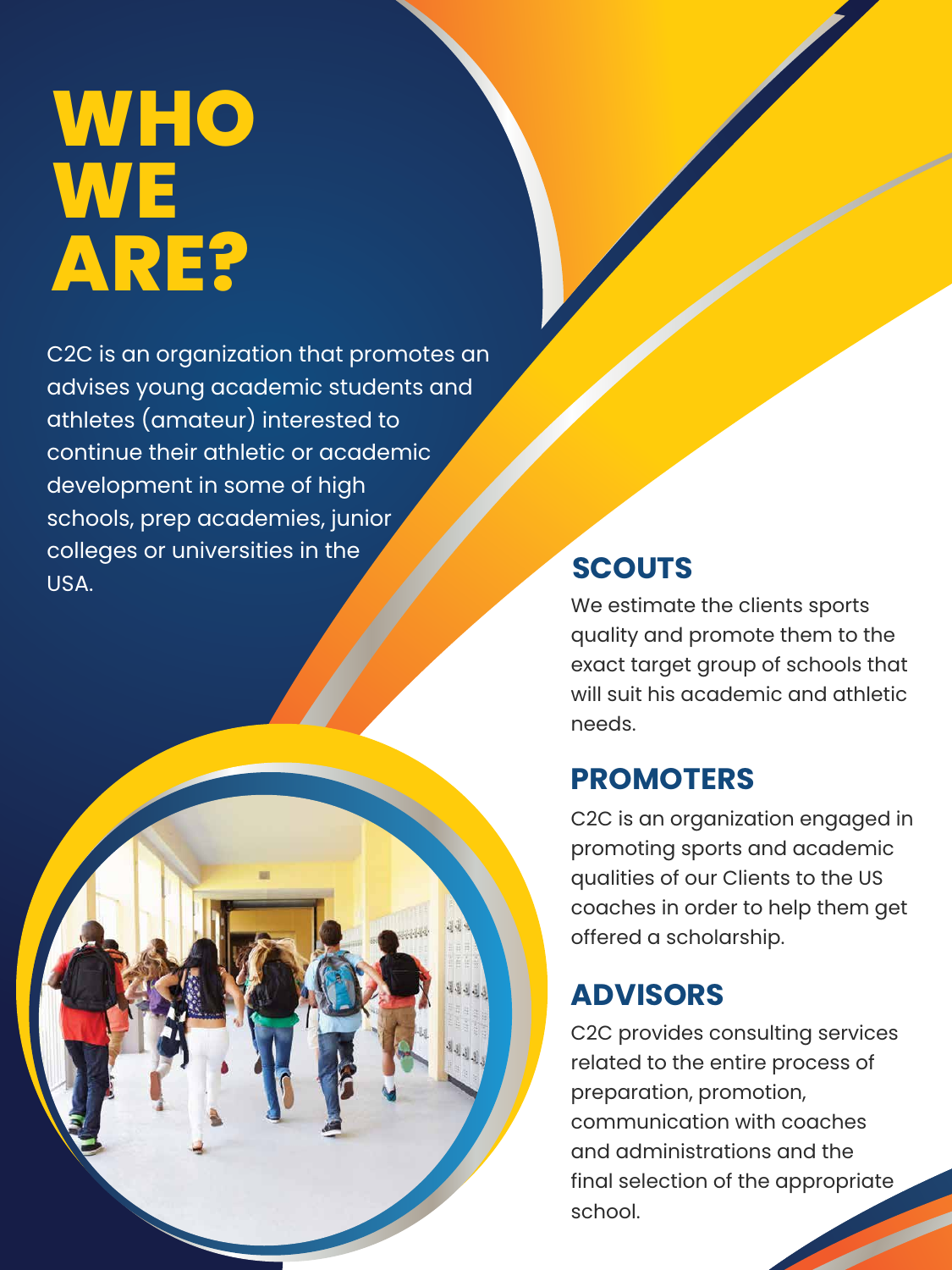### **PROMOTION OF CLIENTS**

### **CONSULTATION**

### **ADMINISTRATION**

Promotion of sports and academic quality coaches in order to obtain the highest possible % of scholarships.

Preparation of tests, the application for sports associations, communication with coaches and teachers.

Registration for tests, applications for sports associations, filling out applications for the schools and embassy paperwork.

# WHAT ARE OUR **OBLIGATIONS?**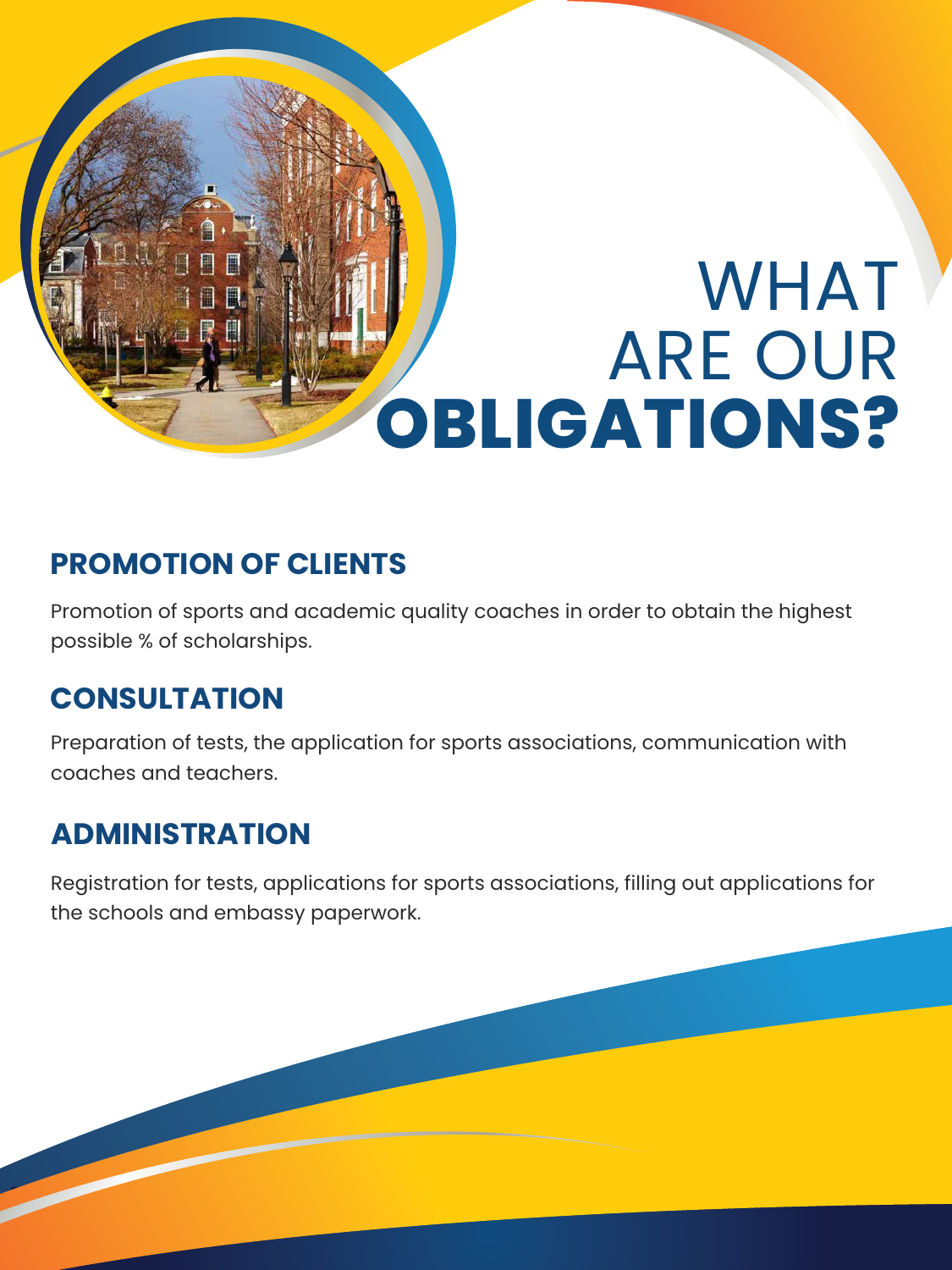Based on the material we estimate the quality of the client and assess what level of scholarship client can get.

We direct and advise clients regarding the required tests which are necessary to attend American high schools or universities.

## **MAKING A VIDEO 01.**

## **TAKING TESTS 02.**

# **THE OFFER 03.**

We present to Client offer from the school or university that has expressed interest. We try to make each clientt university closer to sports and academic program of school or university based on the client can conclude which of the options is best for

him.

## **ACCEPTING THE OFFER AND DEPARTING FOR THE USA 04.**

We help in choosing a school or that best meets athletic and academic abilities and characteristics of the client.

# **THE PROCESS**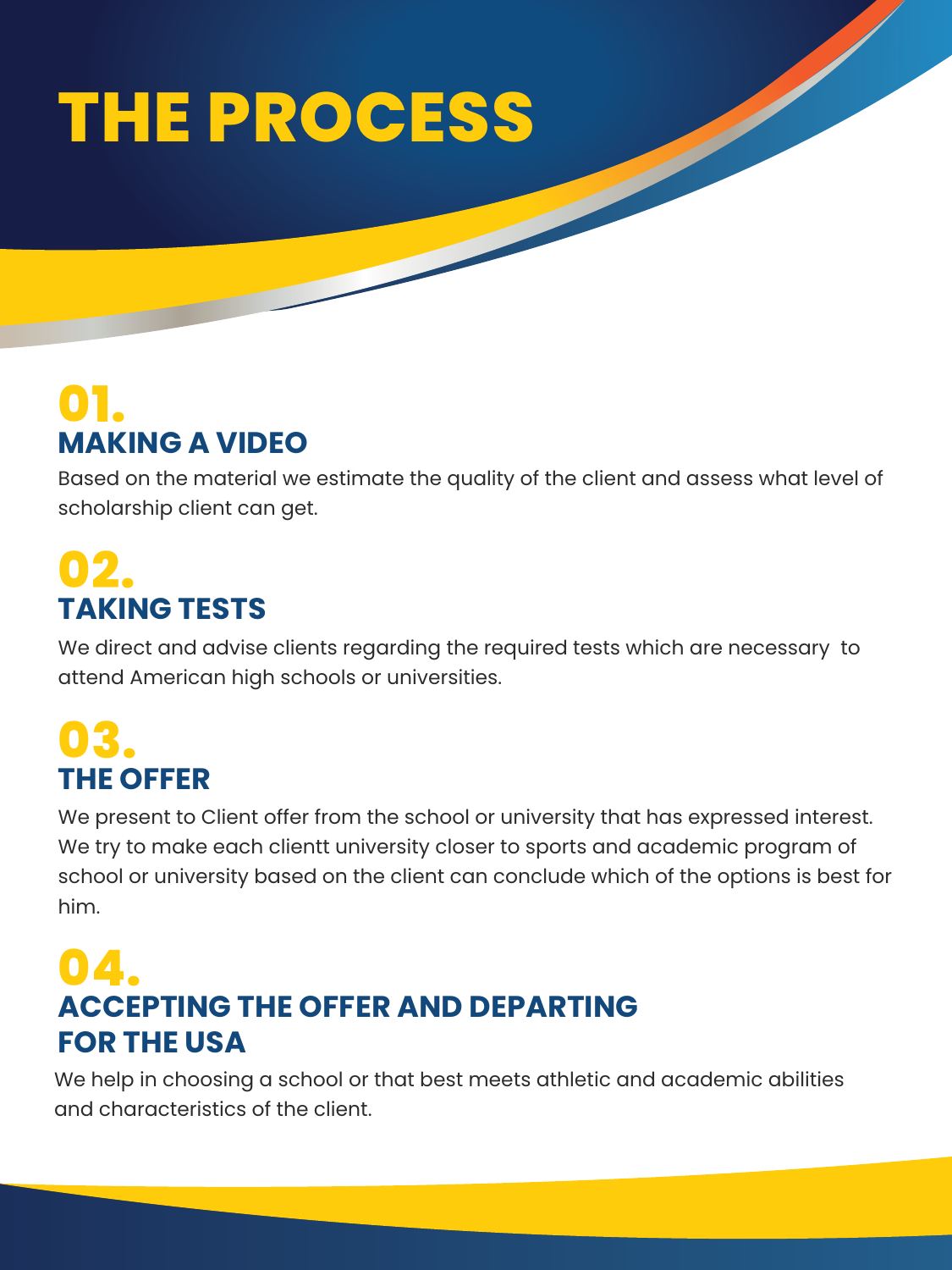# **HIGH SCHOOLS**

Excellent conditions for sports and academic progress. Getting used to the American way of life, culture, and language. Sports and academic preparation for university.

C2C cooperates with a large number of educational institutions in the United States, which, along with the experience we have, gives us a lot of possibility to find the adequate institutions for your further development.

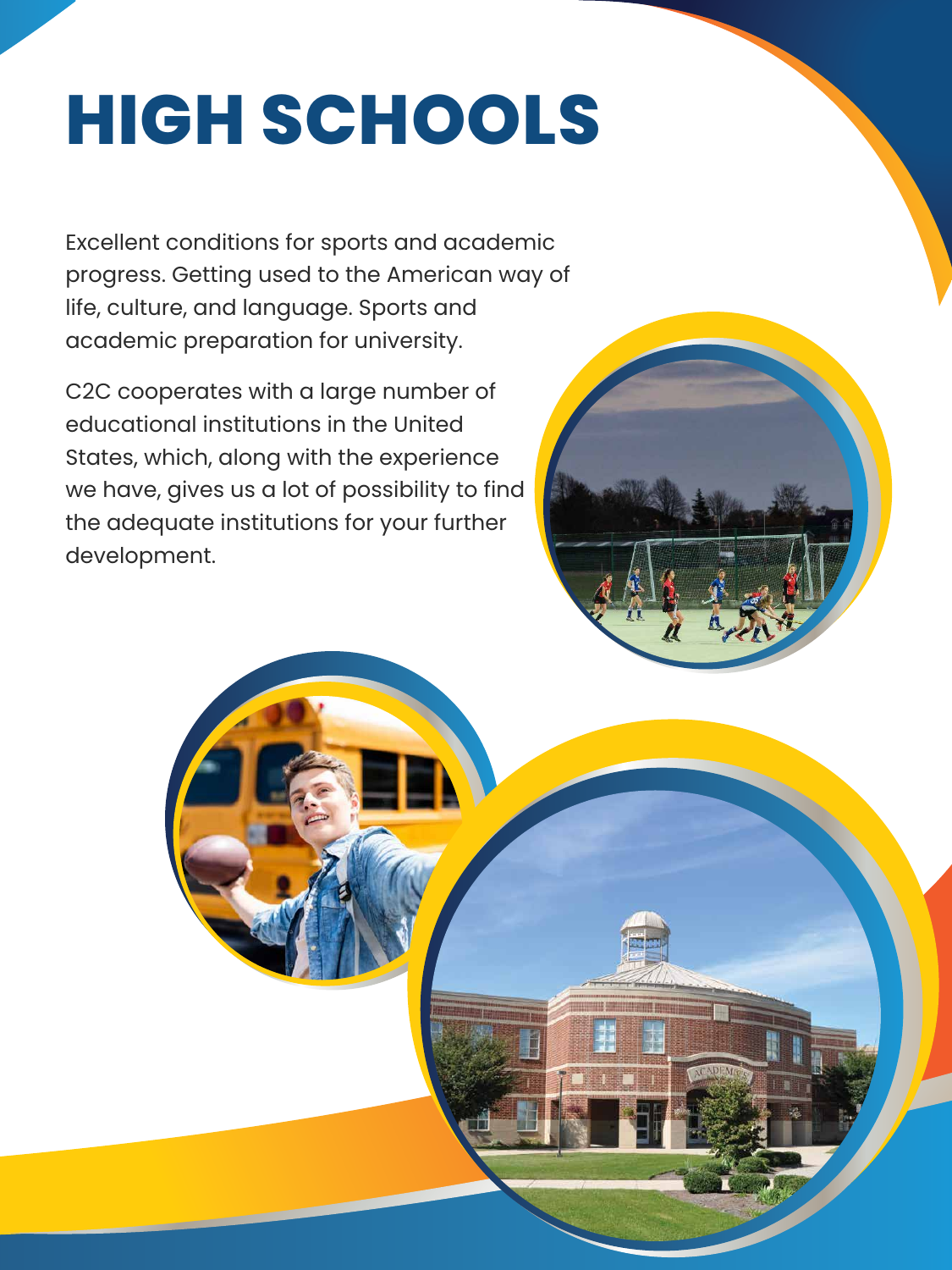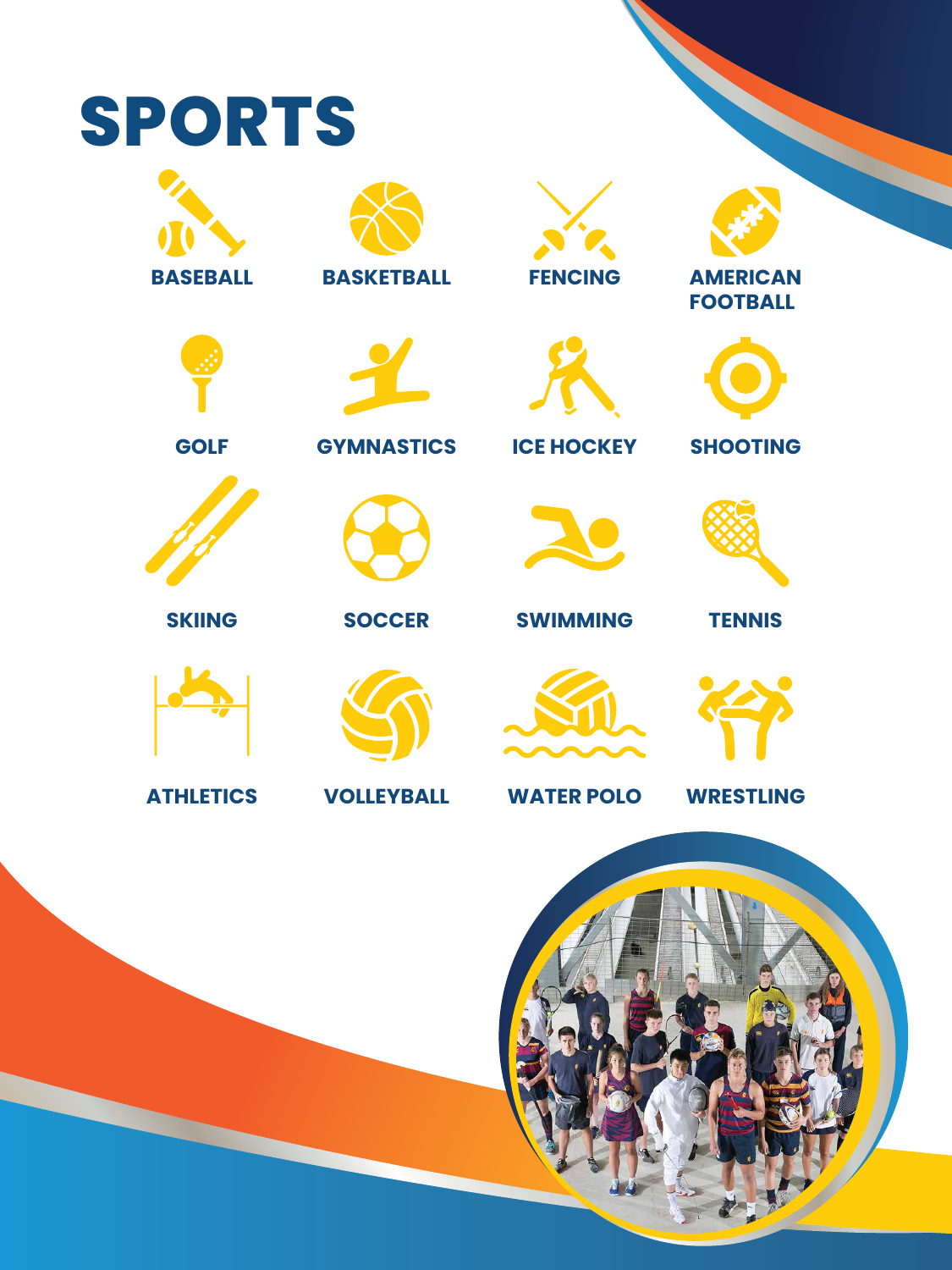Academic scholarships cover the cost of living and education in one of the US educational institutions. In most cases, these scholarships don't cover all the expenses, but some part of it (so-called partial scholarships).

The cost of education includes the tuition, accommodation, food, books, taxes and health insurance. Depending on your academic qualities, the institutions offer different amounts of scholarships.





One of the services C2C provides is to help students find proper educational institutions in order to continue their education in the United States and get a high-school, junior college or university scholarship, both for bachelor's and master's degree.

These scholarships are available to all interested students, regardless of their age or the sport they are involved in.

# **ACADEMIC SCHOLARSHIPS**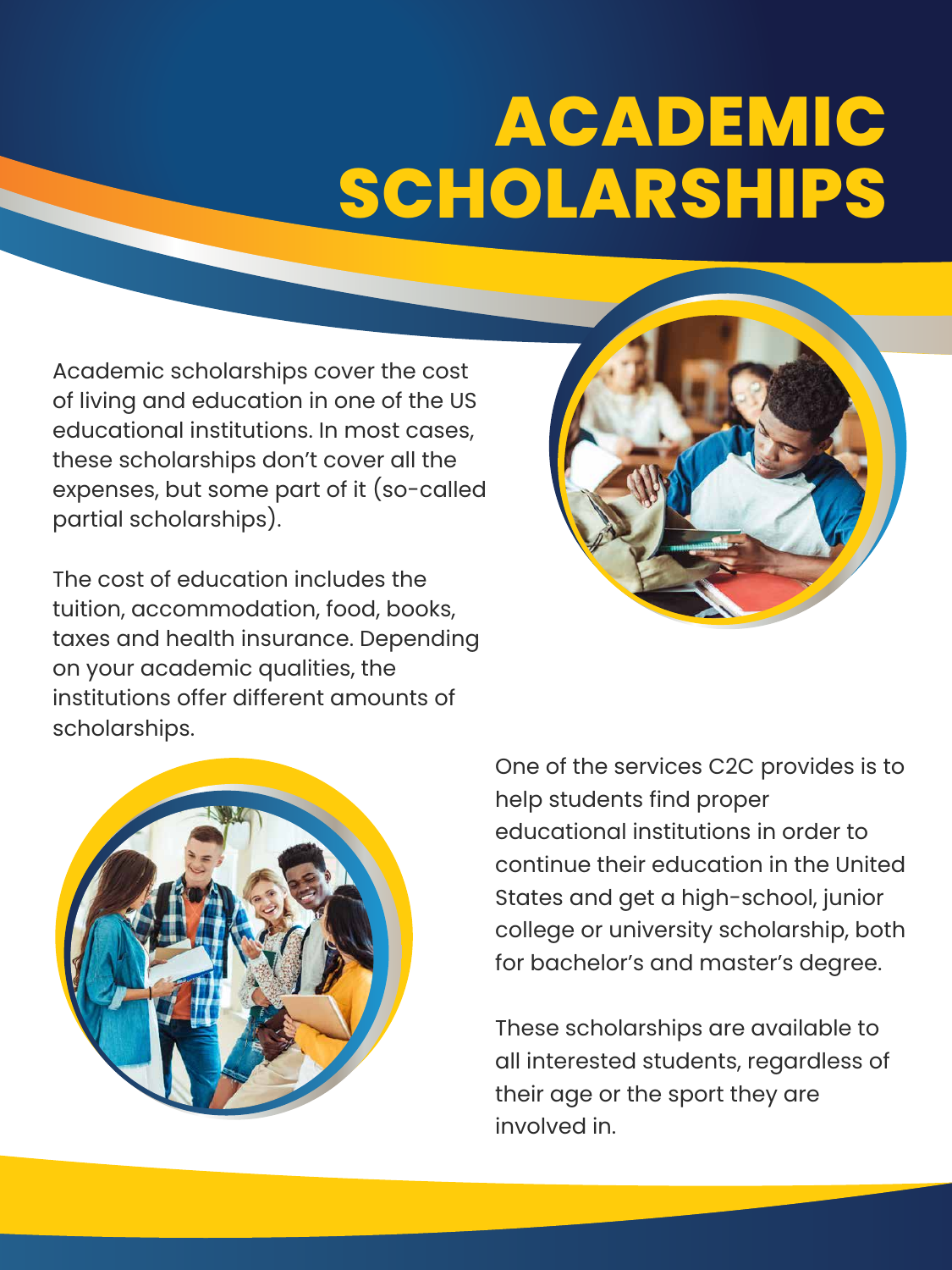C2C cooperates with a large number of educational institutions in the United States, which, along with the experience we have, gives us a lot of possibility to find the adequate institutions for your further development.





- **Sport at the highest level**
- Excellent conditions for life
- Getting prestigious academic degrees
- High quality sport and education in one place



# **UNIVERSITIES**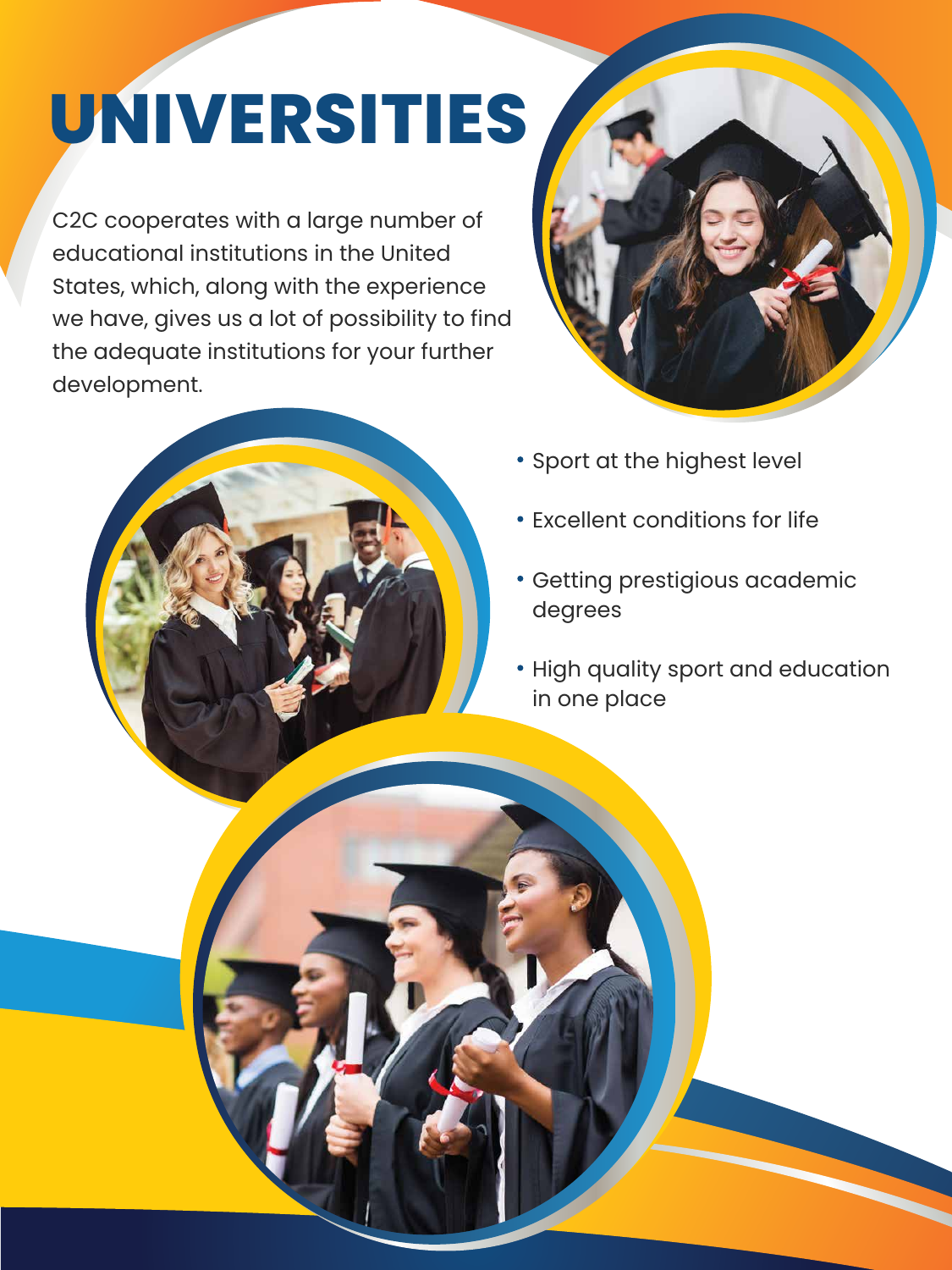The primary objective of our company is to help young athletes combine something they cannot do in Europe, and that is sports and education. Our motto, which is there to guide us and reminds us of the purpose of the work we do:

> **SPORTS AND EDUCATION** AT THE SAME TIME!

# WHY **COAST 2 COAST?**

#### **TRADITION**

### **THE GROWING NETWORK OF ASSOCIATES, PARTNERS EVERY DAY**

#### **A GROWING NUMBER OF CLIENTS FROM ALL OVER THE WORLD**

We have 13 year of experience and in that period we had over 1000 successfully completed clients.

Daily increase in a wide network of associates, partners and friends from over 35 countries around the world.

Our clients come from various countries around the world. Countries such as Russia, Romania, Greece, Hungary, Ukraine, Georgia, France, the Netherlands and Nigeria are the only part of the markets in which we operate.

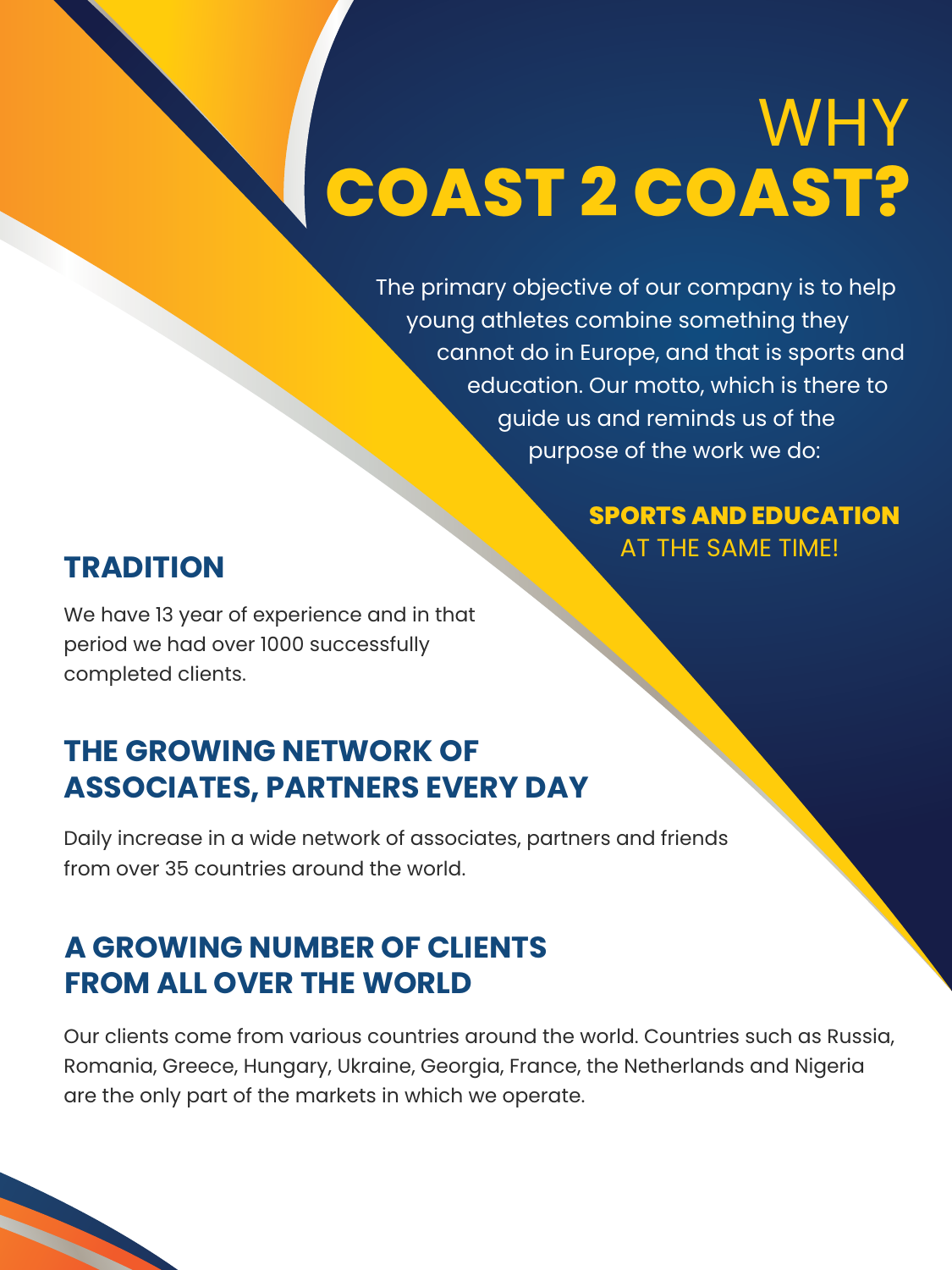# **C2C TEAM**



# **GORAN POPOVIĆ,** General Manager

**SERBIA**

**ALMIR ŠIŠIĆ, BOSNIA AND HERZEGOVINA**

office.bh@c2c.rs



**JOVAN RADAKOVIĆ, CZECH**

office.czeh@c2c.rs



### **VLADIMIR PETROVIĆ, GREECE**

office.greece@c2c.rs



goran.c2c@gmail.com office@c2c.rs

> **PREDRAG KLASOVIĆ, ROMANIA** office.romania@c2c.rs



**SAŠA GRUJIĆ, RUSSIA**

office.russia@c2c.rs



#### **BARRISTER ABUBAKAR YESUFU, NIGERIA**

abubakar\_yesufu@yahoo.com

### **EXECUTIVE DIRECTORS PER MARKET:**



#### **COMPANY: COAST TO COAST** CORPORATE GLOBAL SERVICES